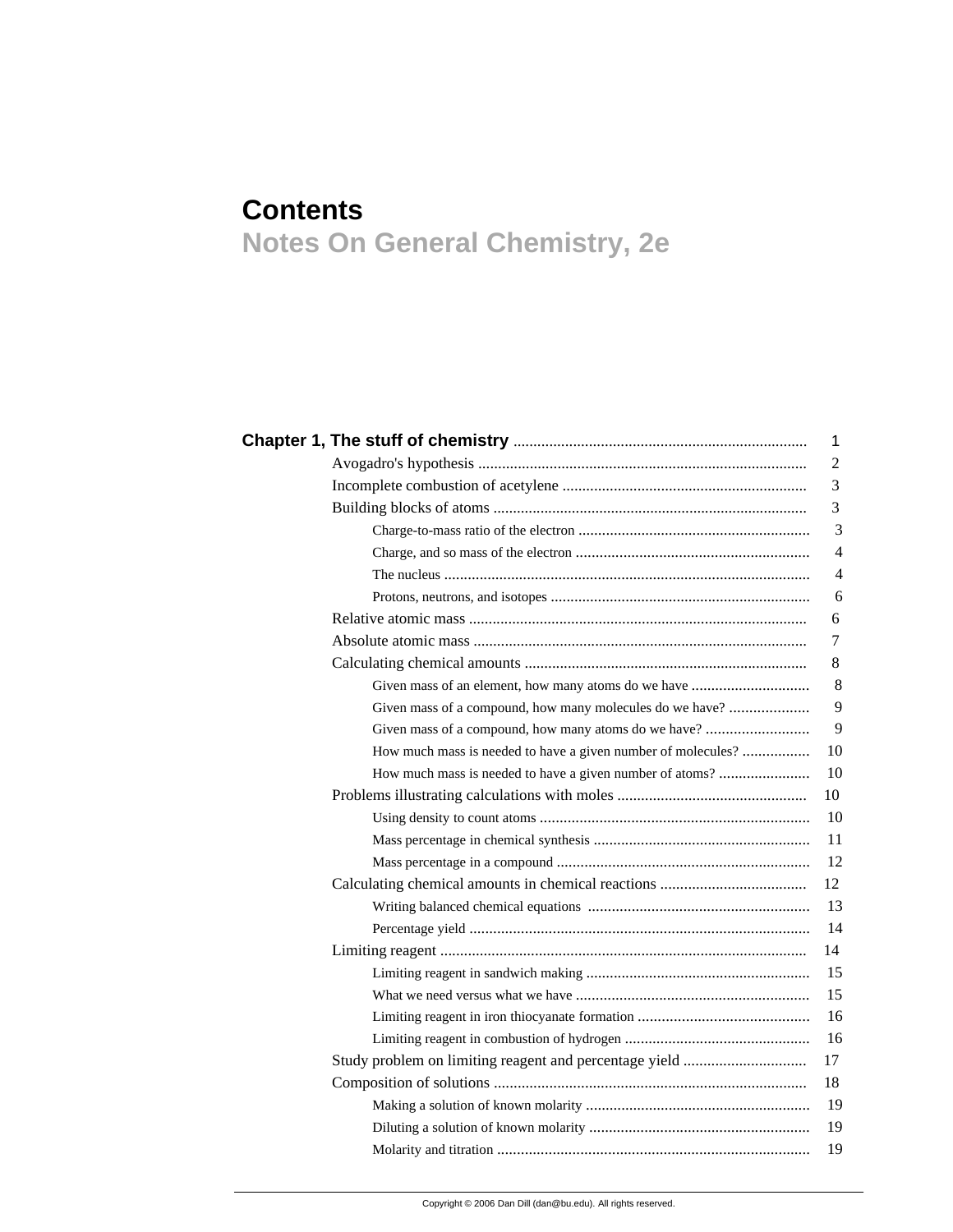|                                                           | 20 |
|-----------------------------------------------------------|----|
|                                                           | 21 |
|                                                           | 21 |
|                                                           | 22 |
|                                                           | 24 |
|                                                           | 25 |
|                                                           | 26 |
|                                                           | 27 |
|                                                           | 27 |
|                                                           | 28 |
|                                                           | 29 |
|                                                           | 31 |
|                                                           | 33 |
| Measuring the momentum of light: Compton scattering       | 36 |
|                                                           | 38 |
|                                                           | 39 |
|                                                           | 40 |
|                                                           | 41 |
|                                                           | 41 |
|                                                           | 42 |
|                                                           | 43 |
|                                                           | 45 |
|                                                           | 47 |
|                                                           | 47 |
|                                                           | 48 |
|                                                           | 49 |
|                                                           | 50 |
|                                                           |    |
|                                                           | 51 |
|                                                           | 53 |
|                                                           | 55 |
|                                                           | 56 |
|                                                           | 57 |
|                                                           | 58 |
|                                                           | 59 |
|                                                           | 61 |
|                                                           | 61 |
|                                                           | 61 |
|                                                           | 64 |
|                                                           | 68 |
|                                                           | 70 |
|                                                           | 73 |
|                                                           | 74 |
|                                                           | 76 |
|                                                           | 77 |
|                                                           | 77 |
|                                                           | 77 |
|                                                           | 79 |
| Shielding reflects wavefunctions details near the nucleus | 79 |
|                                                           |    |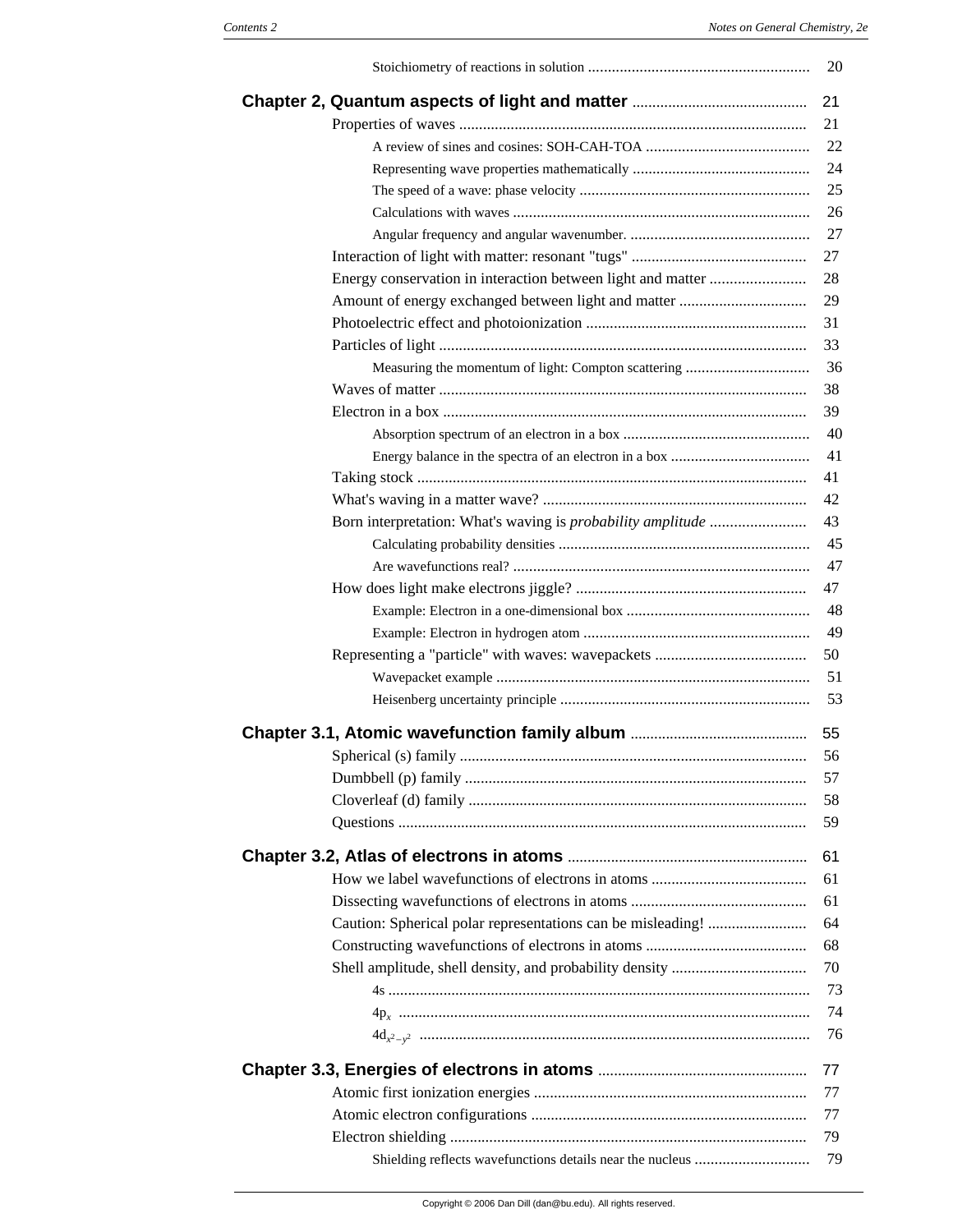|                                                                       | 81  |
|-----------------------------------------------------------------------|-----|
|                                                                       | 82  |
|                                                                       | 82  |
|                                                                       | 83  |
|                                                                       | 85  |
|                                                                       | 85  |
|                                                                       | 86  |
|                                                                       | 86  |
|                                                                       | 87  |
|                                                                       | 88  |
|                                                                       | 89  |
| Chapter 3.5, Many-electron atoms: Fermi holes and Fermi heaps         | 91  |
|                                                                       | 91  |
|                                                                       | 92  |
|                                                                       | 92  |
|                                                                       | 92  |
|                                                                       | 93  |
|                                                                       | 93  |
|                                                                       | 94  |
|                                                                       | 94  |
|                                                                       | 95  |
|                                                                       | 95  |
|                                                                       | 95  |
|                                                                       | 96  |
|                                                                       | 97  |
|                                                                       |     |
| Relative stability of 1s2p configurations—Fermi holes and Fermi heaps | 98  |
|                                                                       | 99  |
|                                                                       |     |
|                                                                       |     |
|                                                                       |     |
|                                                                       |     |
|                                                                       |     |
|                                                                       |     |
|                                                                       | 105 |
|                                                                       |     |
|                                                                       |     |
|                                                                       |     |
|                                                                       |     |
|                                                                       |     |
|                                                                       |     |
|                                                                       |     |
|                                                                       |     |
|                                                                       |     |
|                                                                       |     |
|                                                                       |     |
|                                                                       |     |
|                                                                       |     |
|                                                                       |     |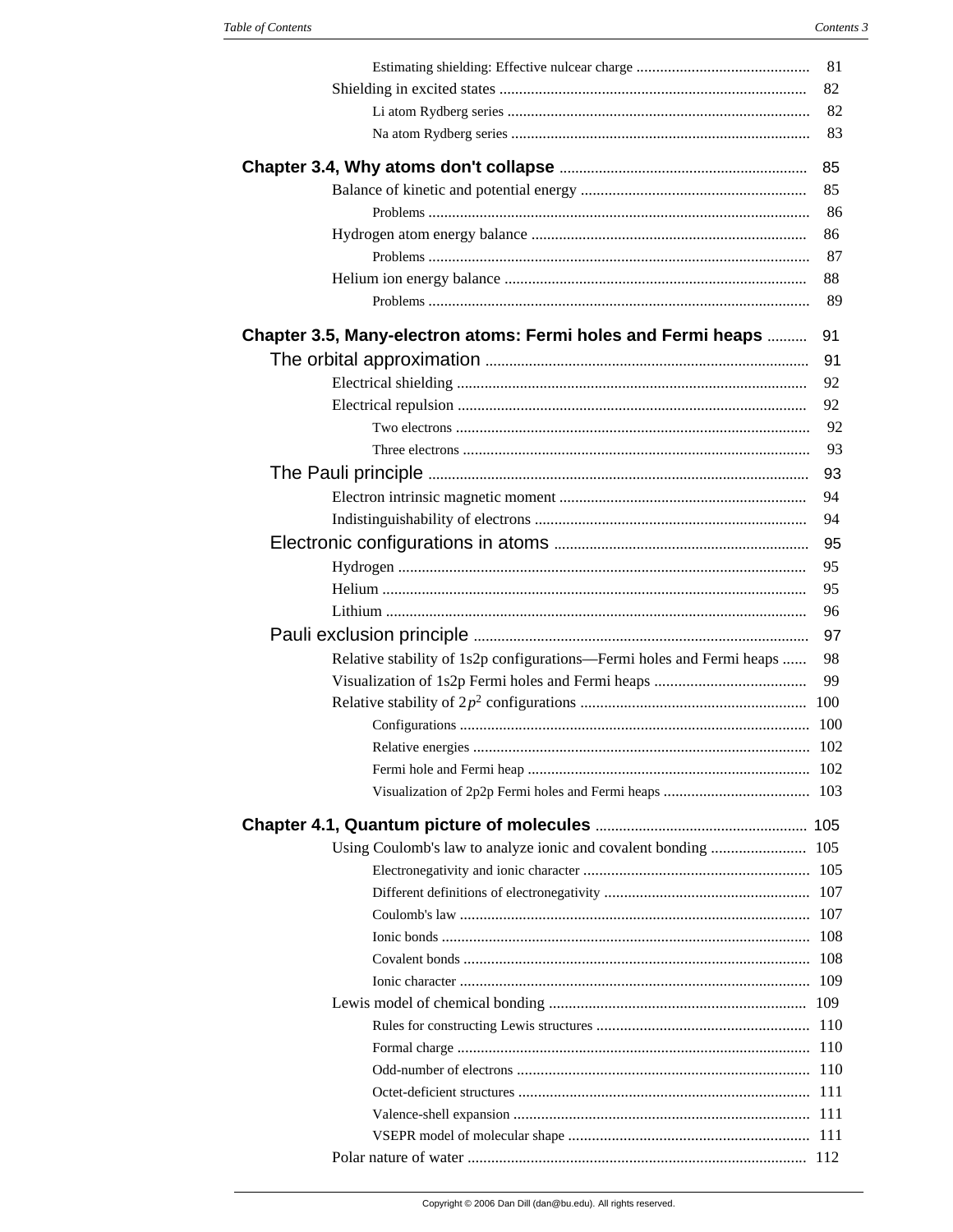| Chapter 4.2, Bonding, antibonding, and nonbonding molecular orbitals |  |
|----------------------------------------------------------------------|--|
| Effect on energy of orbital overlap in molecular orbitals  123       |  |
|                                                                      |  |
|                                                                      |  |
|                                                                      |  |
|                                                                      |  |
|                                                                      |  |
|                                                                      |  |
|                                                                      |  |
|                                                                      |  |
|                                                                      |  |
|                                                                      |  |
|                                                                      |  |
|                                                                      |  |
|                                                                      |  |
|                                                                      |  |
|                                                                      |  |
|                                                                      |  |
|                                                                      |  |
|                                                                      |  |
|                                                                      |  |
|                                                                      |  |
|                                                                      |  |
|                                                                      |  |
|                                                                      |  |
|                                                                      |  |
|                                                                      |  |
|                                                                      |  |
|                                                                      |  |
|                                                                      |  |
|                                                                      |  |
|                                                                      |  |
|                                                                      |  |
|                                                                      |  |
|                                                                      |  |
|                                                                      |  |
|                                                                      |  |
|                                                                      |  |
|                                                                      |  |
|                                                                      |  |
|                                                                      |  |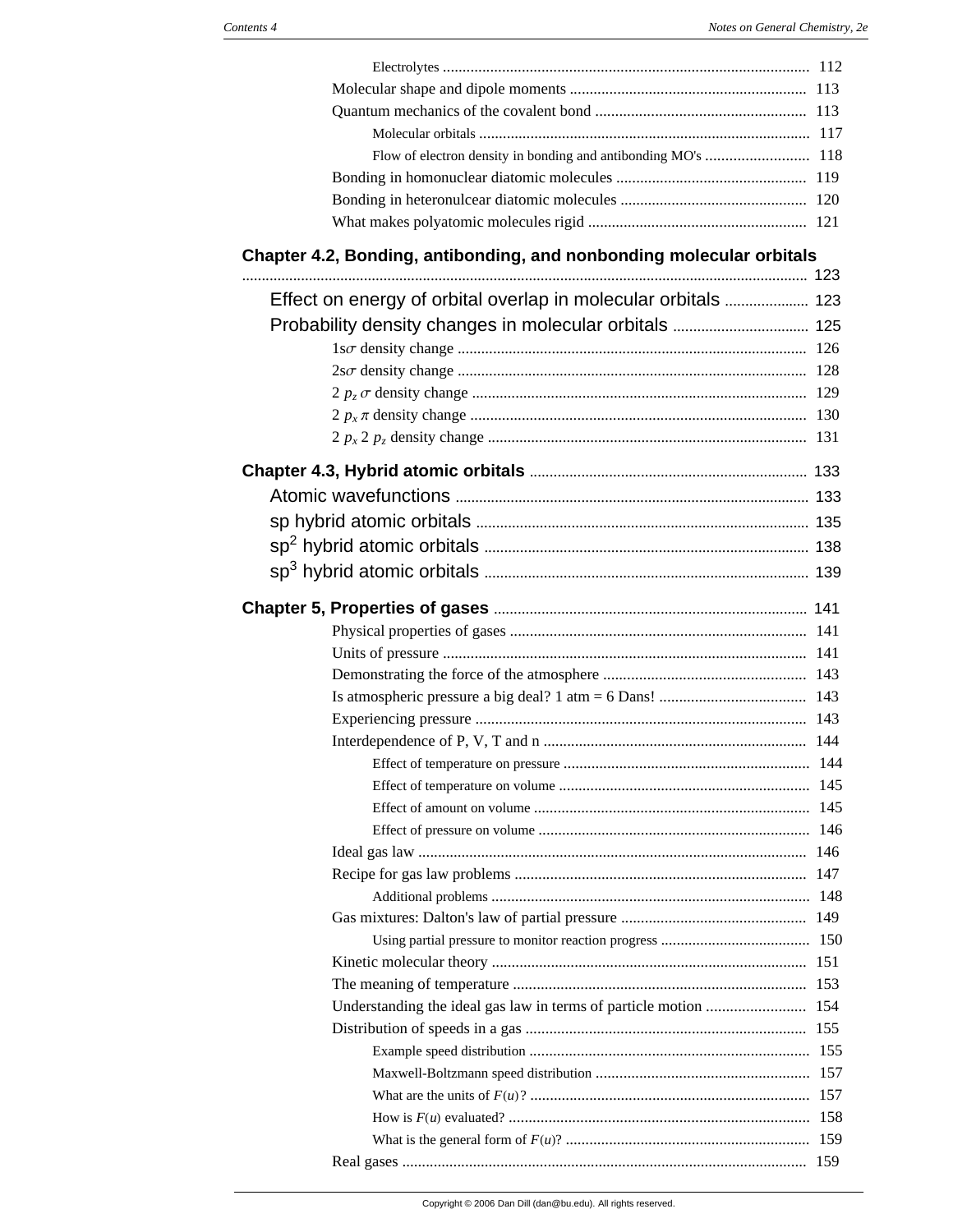| Compressibility ratio, z: a tool to monitor deviations from ideality  163 |  |
|---------------------------------------------------------------------------|--|
|                                                                           |  |
|                                                                           |  |
|                                                                           |  |
|                                                                           |  |
|                                                                           |  |
|                                                                           |  |
| When do we need the van der Waals equation? Virial expansion  168         |  |
|                                                                           |  |
|                                                                           |  |
|                                                                           |  |
|                                                                           |  |
|                                                                           |  |
|                                                                           |  |
|                                                                           |  |
|                                                                           |  |
|                                                                           |  |
|                                                                           |  |
|                                                                           |  |
|                                                                           |  |
|                                                                           |  |
|                                                                           |  |
|                                                                           |  |
|                                                                           |  |
|                                                                           |  |
|                                                                           |  |
|                                                                           |  |
|                                                                           |  |
|                                                                           |  |
|                                                                           |  |
|                                                                           |  |
|                                                                           |  |
|                                                                           |  |
|                                                                           |  |
|                                                                           |  |
|                                                                           |  |
|                                                                           |  |
|                                                                           |  |
| Equilibrium expressions in terms of pressures or concentrations  187      |  |
|                                                                           |  |
|                                                                           |  |
|                                                                           |  |
|                                                                           |  |
|                                                                           |  |
|                                                                           |  |
|                                                                           |  |
|                                                                           |  |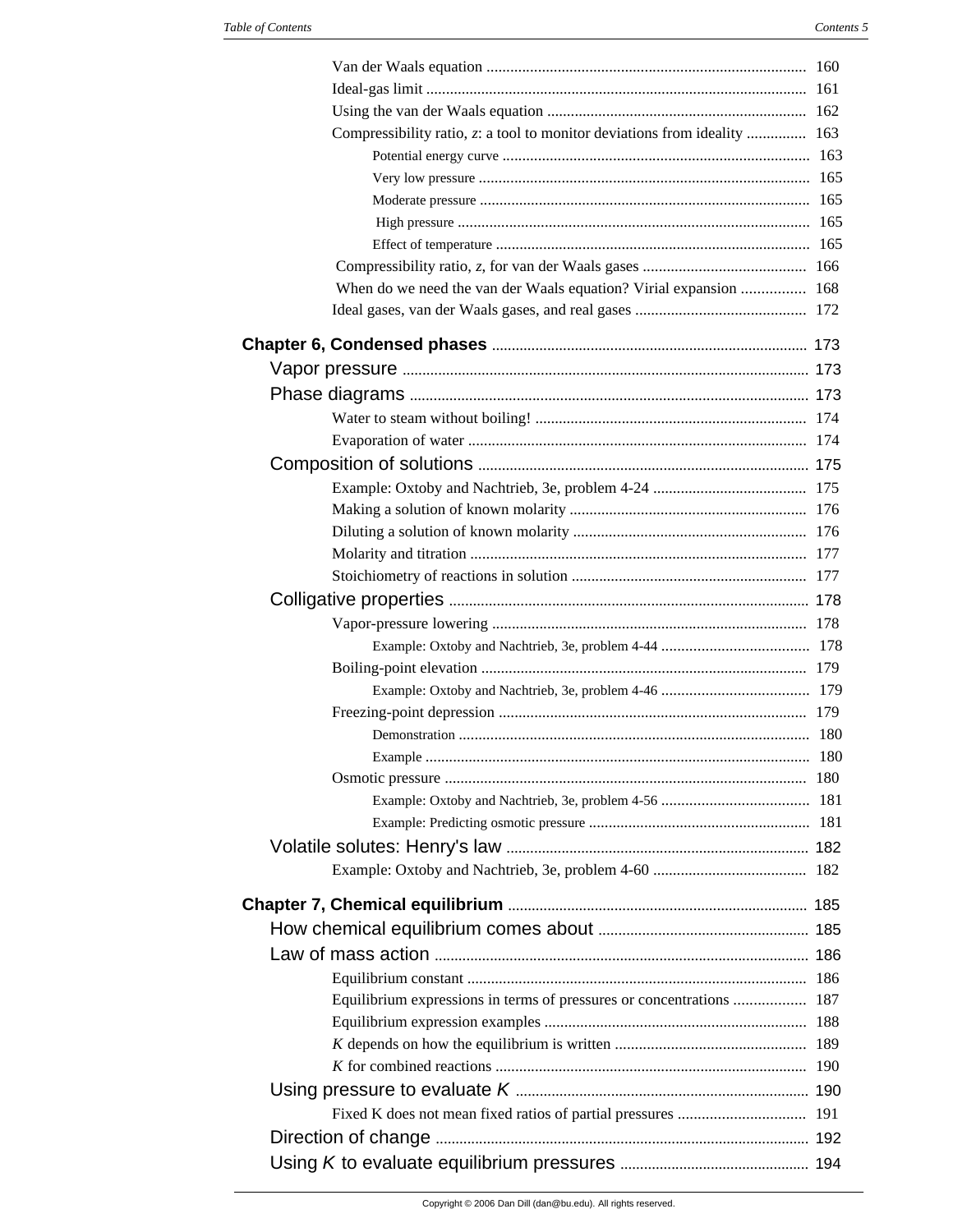| Regime 2: Partially neutralized weak acid (or base): buffer  216 |  |
|------------------------------------------------------------------|--|
|                                                                  |  |
|                                                                  |  |
|                                                                  |  |
|                                                                  |  |
|                                                                  |  |
|                                                                  |  |
|                                                                  |  |
|                                                                  |  |
|                                                                  |  |
|                                                                  |  |
|                                                                  |  |
|                                                                  |  |
|                                                                  |  |
|                                                                  |  |
|                                                                  |  |
|                                                                  |  |
|                                                                  |  |
|                                                                  |  |
|                                                                  |  |
|                                                                  |  |
|                                                                  |  |
|                                                                  |  |
|                                                                  |  |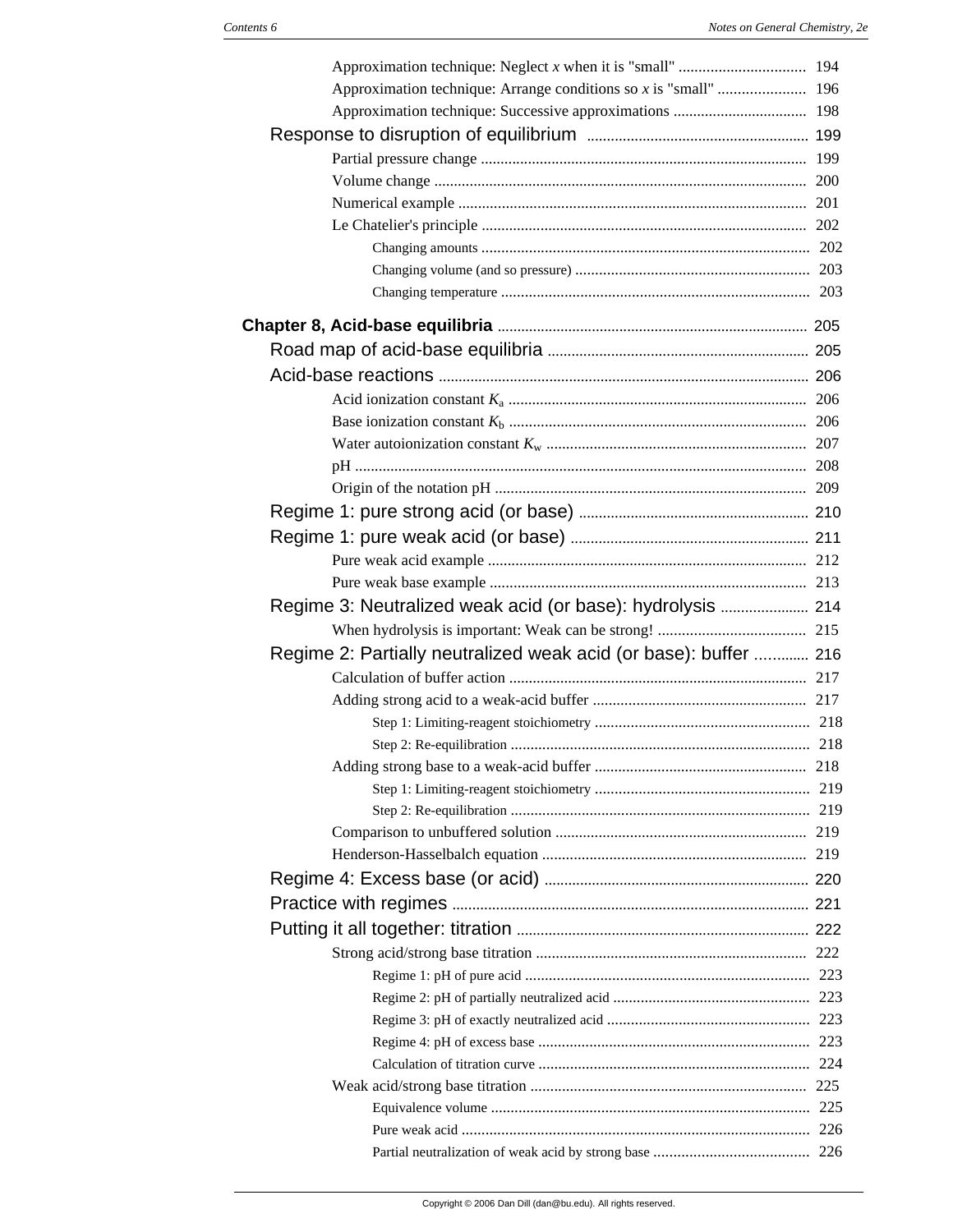| Strong acid-strong base versus weak acid-strong base titration  228                   |  |
|---------------------------------------------------------------------------------------|--|
|                                                                                       |  |
|                                                                                       |  |
|                                                                                       |  |
|                                                                                       |  |
|                                                                                       |  |
|                                                                                       |  |
|                                                                                       |  |
|                                                                                       |  |
|                                                                                       |  |
|                                                                                       |  |
|                                                                                       |  |
|                                                                                       |  |
|                                                                                       |  |
|                                                                                       |  |
|                                                                                       |  |
|                                                                                       |  |
|                                                                                       |  |
| Contribution to pH by water autoionization and by insoluble hydroxides  239           |  |
|                                                                                       |  |
|                                                                                       |  |
| Chapter 10, Energy balance: First law of thermodynamics  243                          |  |
|                                                                                       |  |
|                                                                                       |  |
|                                                                                       |  |
|                                                                                       |  |
|                                                                                       |  |
|                                                                                       |  |
|                                                                                       |  |
|                                                                                       |  |
|                                                                                       |  |
|                                                                                       |  |
|                                                                                       |  |
|                                                                                       |  |
|                                                                                       |  |
|                                                                                       |  |
|                                                                                       |  |
|                                                                                       |  |
|                                                                                       |  |
|                                                                                       |  |
| Relation between $\Delta E$ and $\Delta H$ for physical transformations of a gas  256 |  |
|                                                                                       |  |
|                                                                                       |  |
|                                                                                       |  |
|                                                                                       |  |
|                                                                                       |  |
|                                                                                       |  |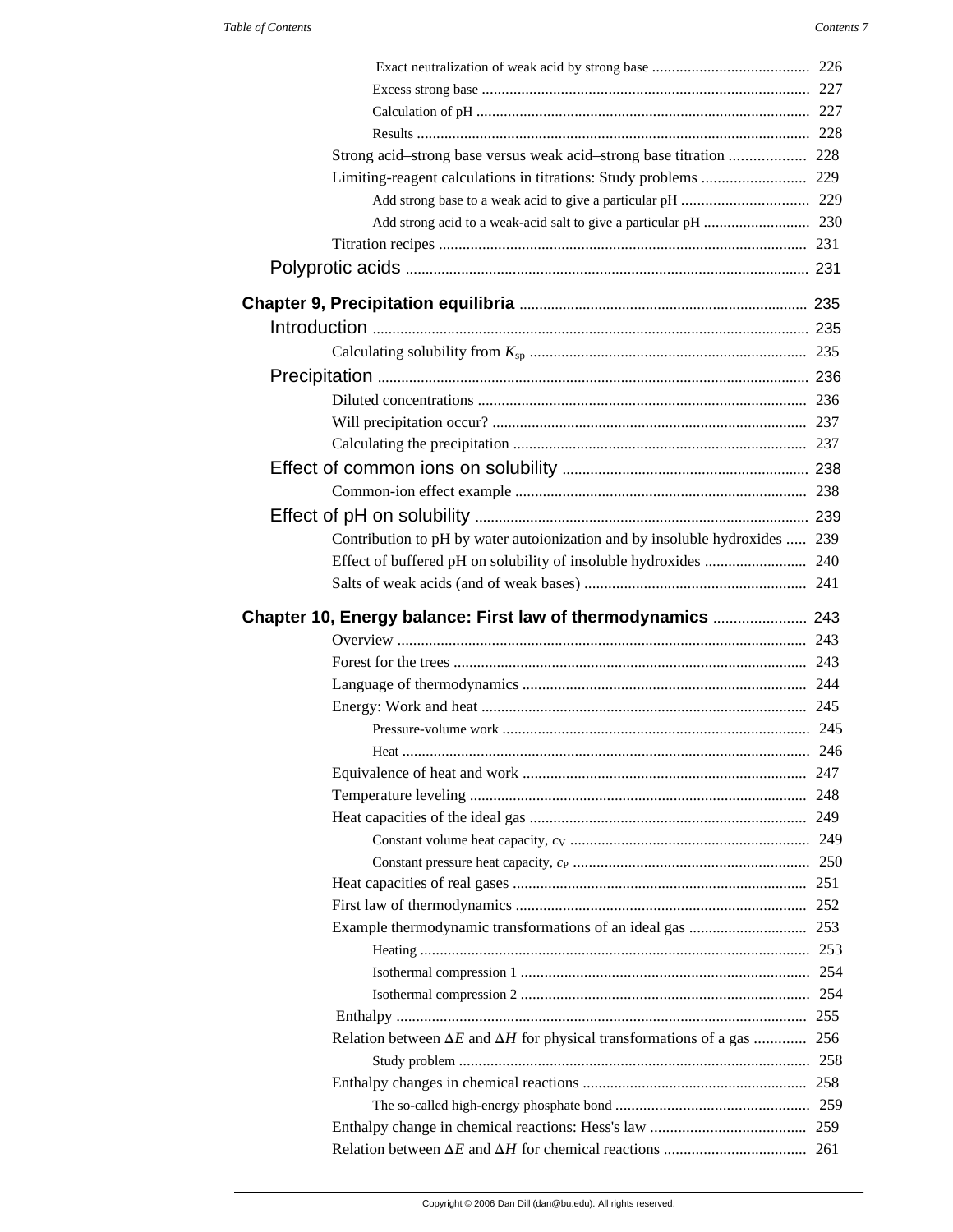| Chapter 11.1, Spontaneity: Second law of thermodynamics  269                |     |
|-----------------------------------------------------------------------------|-----|
|                                                                             |     |
|                                                                             |     |
|                                                                             |     |
|                                                                             |     |
|                                                                             |     |
|                                                                             |     |
|                                                                             |     |
|                                                                             |     |
|                                                                             |     |
| Energy dispersal is why a gas can extract heat from its surroundings  279   |     |
|                                                                             |     |
|                                                                             |     |
|                                                                             |     |
|                                                                             |     |
|                                                                             |     |
|                                                                             |     |
|                                                                             |     |
|                                                                             |     |
|                                                                             |     |
|                                                                             |     |
|                                                                             |     |
|                                                                             |     |
|                                                                             |     |
|                                                                             |     |
| Checking that entropy change is independent of path                         | 289 |
|                                                                             |     |
|                                                                             |     |
|                                                                             |     |
|                                                                             |     |
|                                                                             |     |
|                                                                             |     |
|                                                                             |     |
|                                                                             |     |
|                                                                             |     |
|                                                                             |     |
| The third law of thermodynamis: Standard-state entropies  299               |     |
| System-only measure of spontaneity: Gibbs free energy  300                  |     |
|                                                                             |     |
|                                                                             |     |
| Using free energy change to estimate the temperature of a phase change  302 |     |
| Example of spontaneity driven by entropy increase in the surroundings  303  |     |
|                                                                             |     |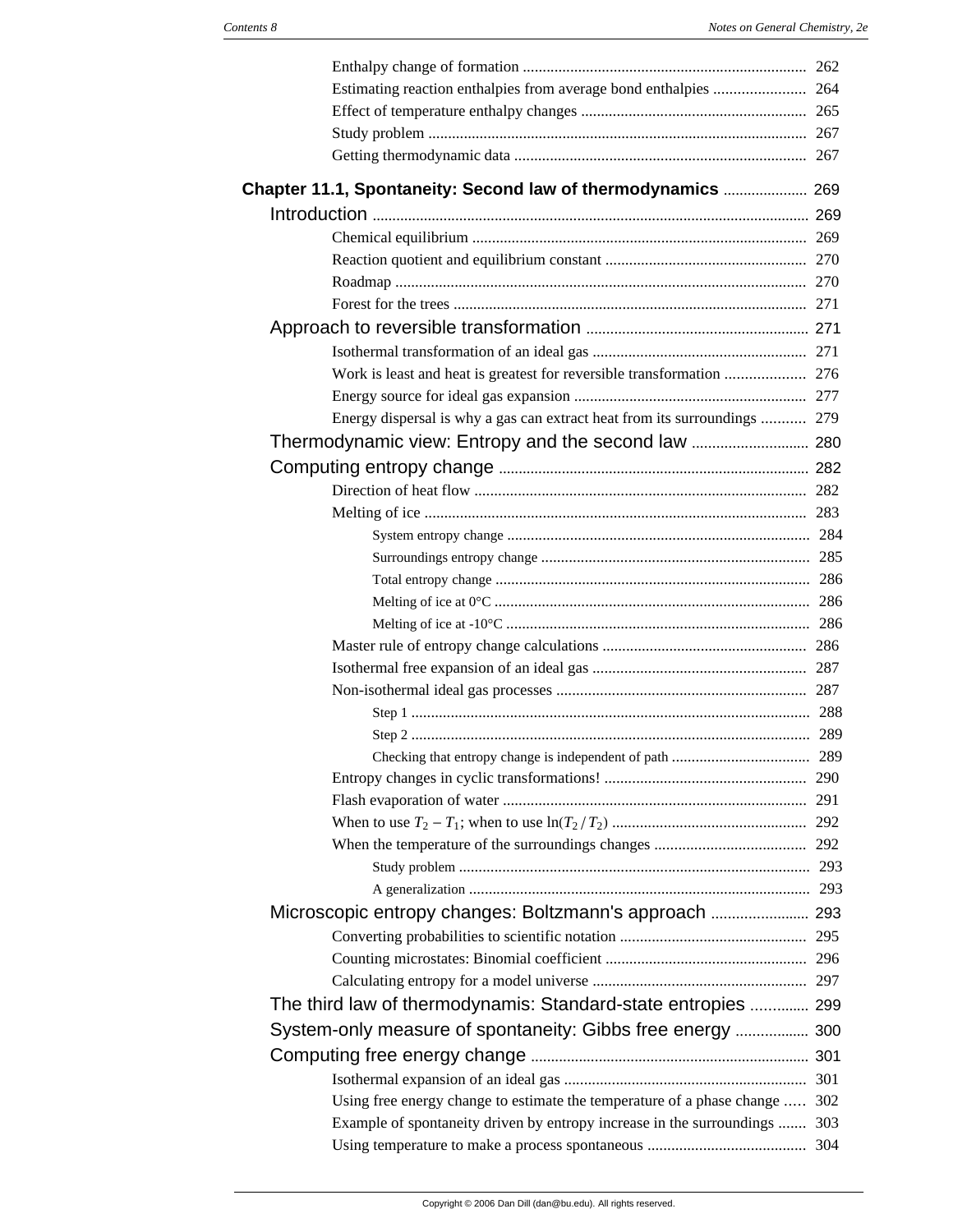| Chapter 11.2, Counting distinguishable arrangements  313                   |  |
|----------------------------------------------------------------------------|--|
|                                                                            |  |
|                                                                            |  |
|                                                                            |  |
|                                                                            |  |
| ACS Chemistry, 8.14 Consider This: Temperature and entropy change  316     |  |
|                                                                            |  |
|                                                                            |  |
|                                                                            |  |
|                                                                            |  |
|                                                                            |  |
|                                                                            |  |
|                                                                            |  |
|                                                                            |  |
|                                                                            |  |
|                                                                            |  |
| Big piece three: If necessary, convert the equation to basic solution  325 |  |
|                                                                            |  |
|                                                                            |  |
|                                                                            |  |
|                                                                            |  |
|                                                                            |  |
|                                                                            |  |
|                                                                            |  |
|                                                                            |  |
|                                                                            |  |
|                                                                            |  |
|                                                                            |  |
|                                                                            |  |
|                                                                            |  |
| Cell potentials and equilibrium constants for non-redox processes  338     |  |
|                                                                            |  |
|                                                                            |  |
|                                                                            |  |
|                                                                            |  |
|                                                                            |  |
|                                                                            |  |
|                                                                            |  |
|                                                                            |  |
|                                                                            |  |
|                                                                            |  |
|                                                                            |  |
|                                                                            |  |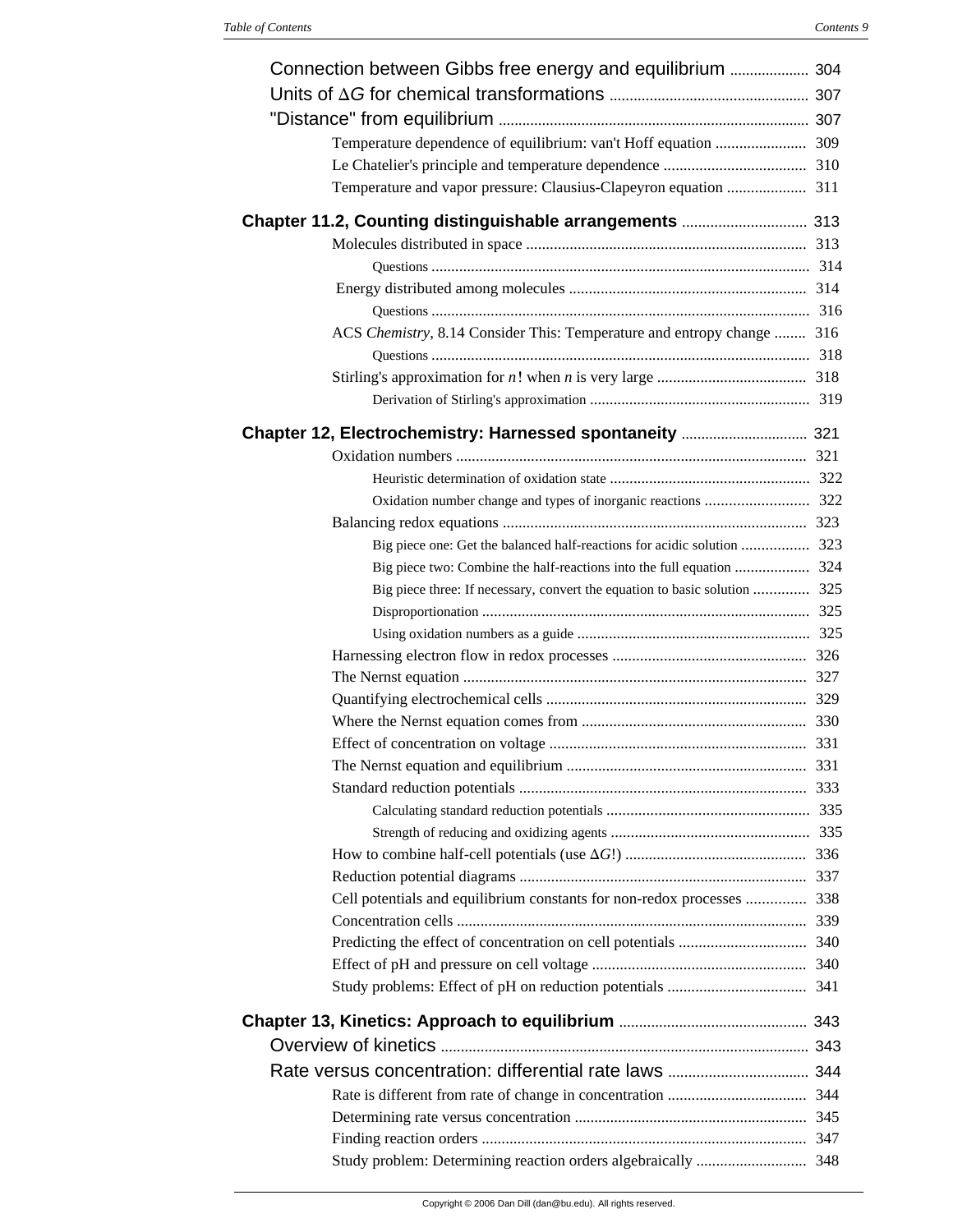| Appendix 1, Significant figures in numerical calculations  377        |  |
|-----------------------------------------------------------------------|--|
|                                                                       |  |
|                                                                       |  |
|                                                                       |  |
|                                                                       |  |
|                                                                       |  |
|                                                                       |  |
|                                                                       |  |
|                                                                       |  |
|                                                                       |  |
|                                                                       |  |
|                                                                       |  |
|                                                                       |  |
|                                                                       |  |
| Appendix 3, Rises and runs, slopes and sums: tools from calculus  387 |  |
|                                                                       |  |
|                                                                       |  |
|                                                                       |  |
|                                                                       |  |
|                                                                       |  |